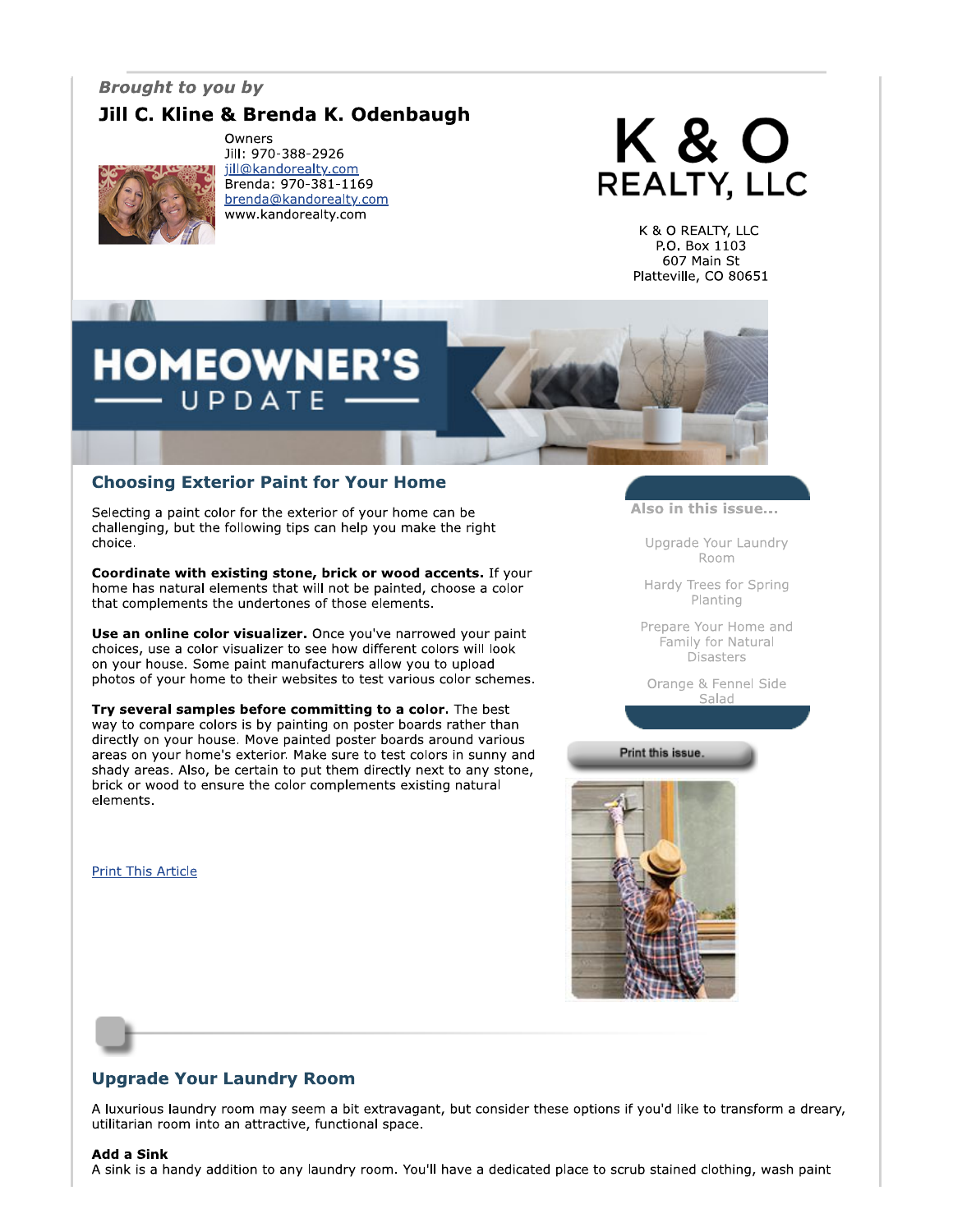brushes, rinse muddy shoes, and clean dirty messes you don't want in your kitchen or bathroom sinks.

### **Create Storage**

Cabinets, shelves, drying racks, and storage baskets will help organize and declutter the room.

#### **Make Space for Hampers**

Free up space by adding built-in storage for hampers underneath the countertop. Use the counter when sorting laundry to keep your floor clutter-free.

### **Hang Wallpaper**

Because they're typically small, laundry rooms can be great areas for a bold design. Consider adding stylish wallpaper to spruce things up.

### **Build a Dog-Wash Station**

If you have the space, a dog-wash station offers a convenient way to bathe your pets and contain their furry messes.

**Print This Article** 

### **Hardy Trees for Spring Planting**

Early spring is a great time to think about planting new trees. If you worry that your thumb isn't "green enough" to plant and grow a tree, start with something hardy. Listed by USDA Plant Hardiness Zones, HGTV recommends these 13 trees that you "can't kill."

#### Zones 2 to 9 Common Hackberry Bur Oak

Zones 3 to 7 First Editions Snowdance Japanese Tree Lilac Littleleaf Linden (Zone 8 with afternoon shade)

Zones 3 to 9 American Hornbeam

Zones 4 to 8 Northern Catalpa Allegheny Serviceberry

Zones 4 to 7 Crusader Hawthorn Rejoice Crabapple Three Flowered Maple

Zones 4 to 9 **Black Tupelo** 

Zones 5 to 8 Seven-Son Flower

Zones 9B to 10 Buttonwood

**Print This Article** 

### **Prepare Your Home and Family for Natural Disasters**

You may not be able to predict some emergencies, but you can be prepared when they strike. Houzz.com suggests these basics for a family emergency plan.

Assemble disaster kits for your home and vehicles. Gather supplies you'll need if you lose power or have to shelter in place. Include flashlights and batteries, nonperishable food for people and pets, bottled water, a batteryoperated radio, and medical supplies. Prepare go-packs you can grab quickly in case of evacuation. These can include items like your emergency contact list, blankets, cash, maps, chargers, and extra keys.